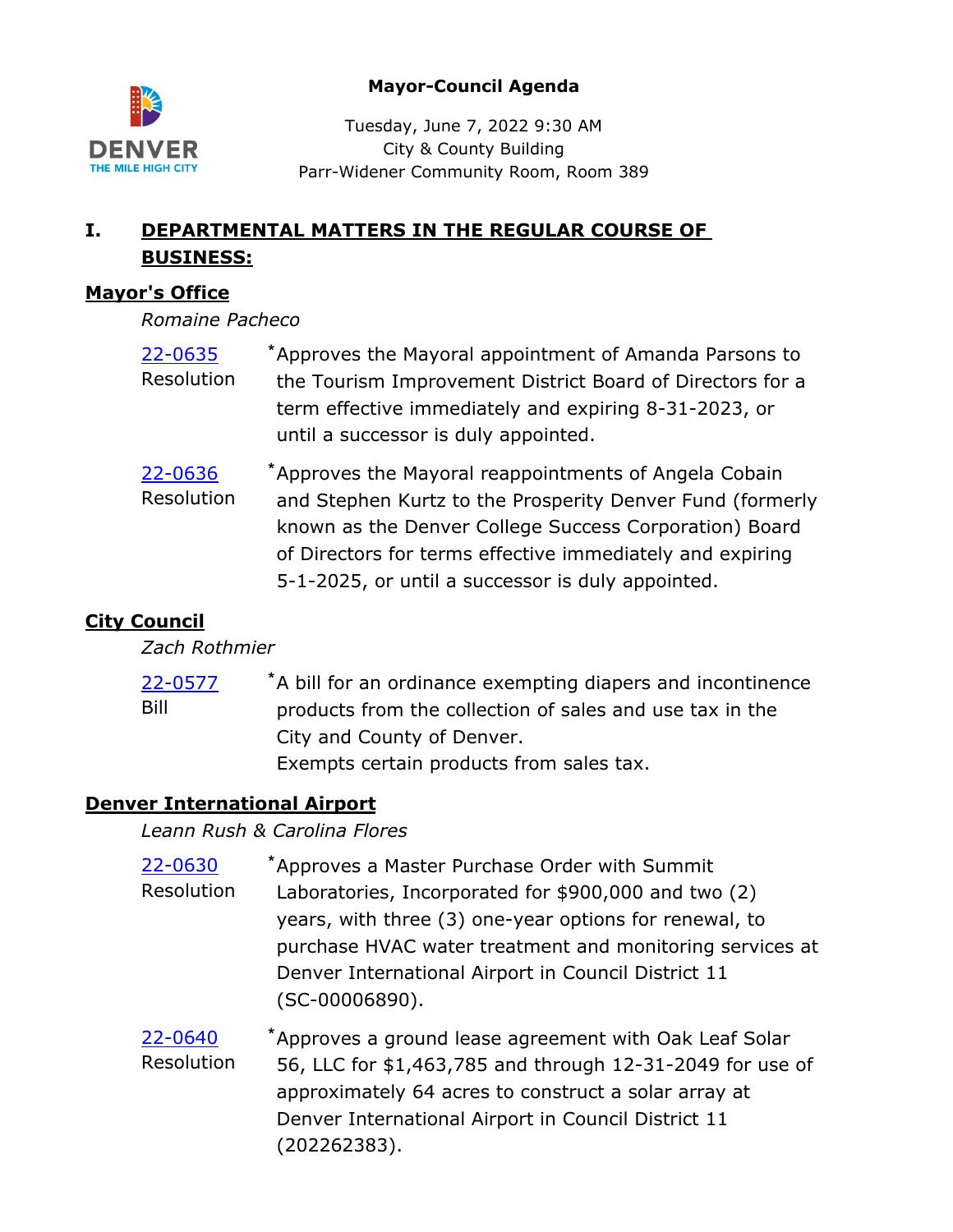Approves a Power Purchase Agreement with Oak Leaf Solar 56, LLC for \$26,921,860 and through 12-31-2049 to purchase electricity from a solar array to be built at Denver International Airport in Council District 11 (202262492). [22-0641](http://denver.legistar.com/gateway.aspx?m=l&id=/matter.aspx?key=21708) **\*** Resolution

### **Department of Transportation and Infrastructure**

## *Jason Gallardo*

- Amends a contract with Brannan Construction Company by adding 9 months for a new end date of 2-1-2023 to continue implementation of the wastewater infrastructure improvement program while the procurement process for a new contract for this program occurs. No change to the contract amount or scope (201947926). [22-0629](http://denver.legistar.com/gateway.aspx?m=l&id=/matter.aspx?key=21696) **\*** Resolution
- Approves an intergovernmental agreement with Arapahoe County for \$967,000 and through 6-15-2032 for Arapahoe County's portion of project design costs associated with the High Line Canal Trail and roadway improvement project to improve pedestrian safety at the Yale Avenue crossing in Council District 4 (202263270). [22-0644](http://denver.legistar.com/gateway.aspx?m=l&id=/matter.aspx?key=21711) **\*** Bill
- Approves an intergovernmental agreement with University of Colorado Denver for \$2,000,000 and three (3) years to provide on-call technical services for studies, inspections, assessments, project management, analysis, research, and general engineering-related activities in support of the Department of Transportation and Infrastructure, citywide (202262800). [22-0645](http://denver.legistar.com/gateway.aspx?m=l&id=/matter.aspx?key=21712) **\*** Bill
- Approves an intergovernmental agreement with Colorado School of Mines for \$2,000,000 and three (3) years to provide on-call technical services for studies, inspections, assessments, project management, analysis, research, and general engineering- related activities in support of the Department of Transportation and Infrastructure, citywide (202262800). [22-0646](http://denver.legistar.com/gateway.aspx?m=l&id=/matter.aspx?key=21713) **\*** Bill
- Grants a revocable permit, subject to certain terms and conditions, to Amanda Strauss and William Benet, their successors and assigns, to encroach into the right-of-way [22-0647](http://denver.legistar.com/gateway.aspx?m=l&id=/matter.aspx?key=21714) **\*** Resolution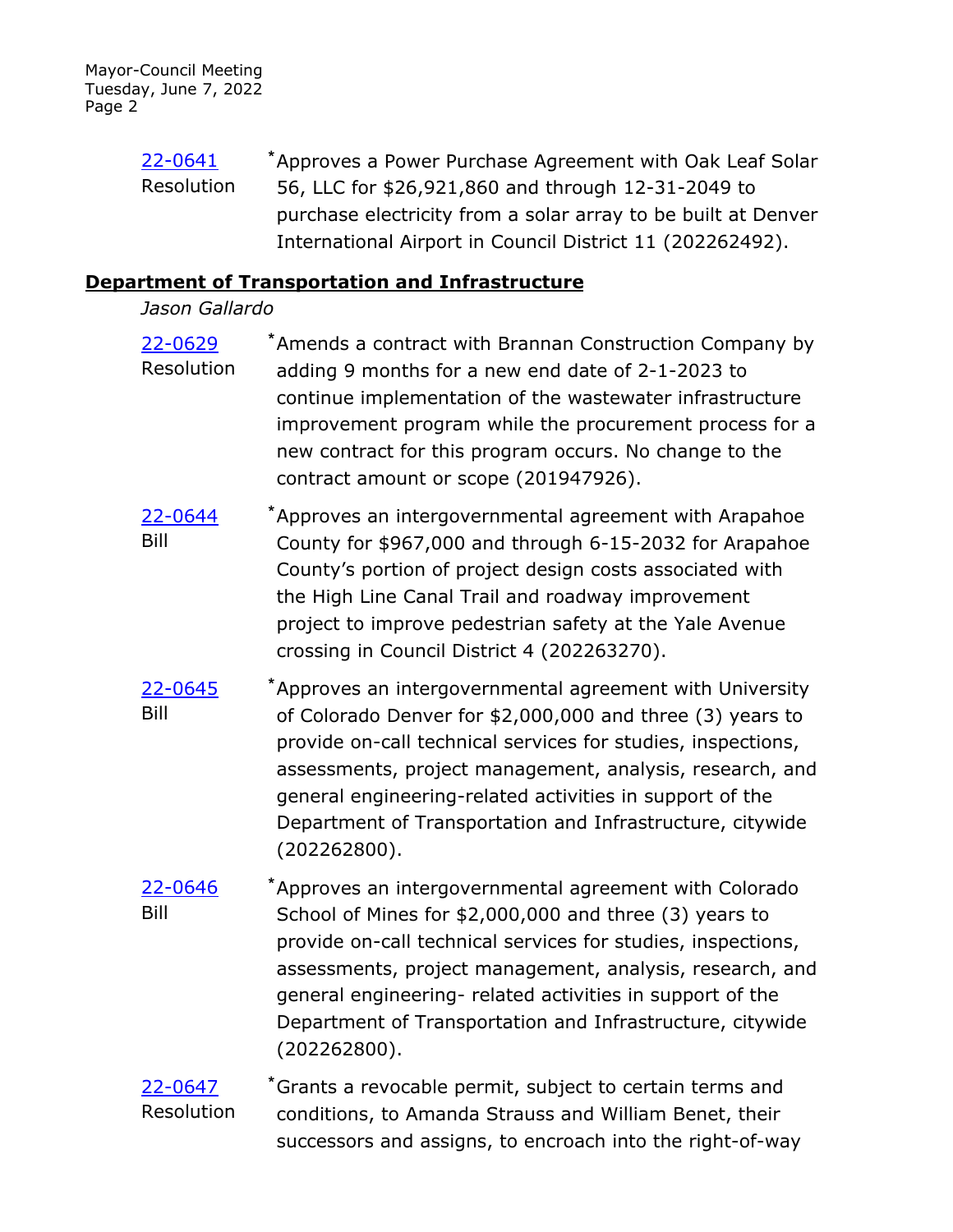Mayor-Council Meeting Tuesday, June 7, 2022 Page 3

> for 242 square feet with a two-foot concrete retaining wall and four-foot wood fence along East 5th Avenue and North Pennsylvania Street at 505 East 5th Avenue, located in Council District 10.

### **Finance**

*Melanie Choquette, Nikki McCabe, Rodrigo Acevedo & Kiki Turner*

- Creates a new capital improvement fund, High Line Canal/Yale Avenue Improvements (38433), within the Grant and Other Money Projects Fund Series, and making appropriations in the new Fund for revenue and expenditures related to an intergovernmental agreement for improvements to Yale Avenue and the High Line Canal Trail. [22-0634](http://denver.legistar.com/gateway.aspx?m=l&id=/matter.aspx?key=21701) **\*** Bill
- Appropriates 50% of a grant award, or \$44,864, through 12-31-2022, based on the Letter of Intent from the Colorado Division of Homeland Security, for an estimated full award of \$89,728 for the 2022 Emergency Management Performance Grant, citywide. [22-0642](http://denver.legistar.com/gateway.aspx?m=l&id=/matter.aspx?key=21709) **\*** Bill
- Appropriates 50% of a grant award, or \$475,000, through FY2022, based on the Letter of Intent from the United States Department of Homeland Security, for an estimated full award of \$950,000 for the Securing the Cities Grant to help protect the City from radiological or nuclear threats, citywide. [22-0643](http://denver.legistar.com/gateway.aspx?m=l&id=/matter.aspx?key=21710) **\*** Bill

## **Human Services**

#### *Vincent Rivera*

Amends a contract with Maple Star Colorado to add \$189,000 for a new contract total of \$667,000 and extend the term by twelve (12) months for a new end date of 6-30-2023 to provide face-to-face contact visits for children in out-of-home care, as needed, to ensure children's wellbeing and safety are met (SOCSV-2022-63346-03). [22-0638](http://denver.legistar.com/gateway.aspx?m=l&id=/matter.aspx?key=21705) **\*** Resolution